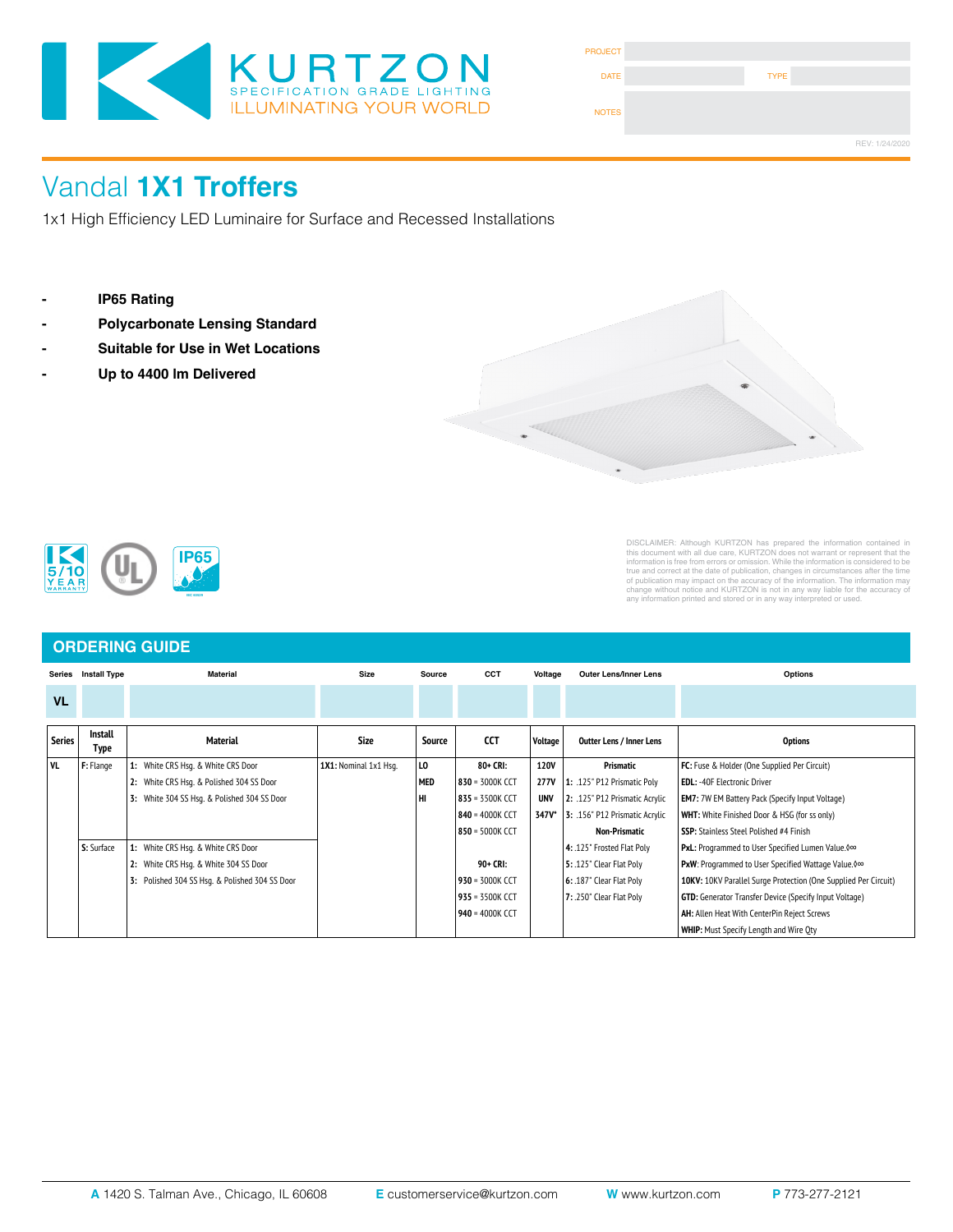

# Vandal **1X1 Troffers**

1x1 High Efficiency LED Luminaire for Surface and Recessed Installations

#### **SPECIFICATIONS**

**HOUSING:** Hole free construction and robotically Seam welded 16Ga Stainless Steel or CRS enclosure.

**DOOR FRAME:** 16-gauge CRS or type 304 stainless steel one piece inset door frame hinged to housing with stainless steel cable. Door frame secured with four Torx Head with Center Pin Reject Stainless steel Screws. see options for other screw choices.

**GASKETS:** Closed cell 100% pure neoprene gasket with vulcanized corners making a one-piece oil and solvent resistant gasket system.

LENS: Available in Prismatic and flat polycarbonate lensing. specify up to 2 lenses for a combined thickess of 1/2" max.

**LEDS:** LED boards are available in 80 or 90 CRI, 3000K, 3500K, or 4000K in 3 standard lumen output levels.

**DRIVERS:** Class P,Class 2, 0-10v 1% dimming driver standard. see options for low ambient temp availability.

**REFLECTOR:** Die formed metal with high reflectance white polyester powder coat finish. Typical reflectivity 92%.

**INSTALL FLANGE:** Recessed flange fixtures are installed with (1) yoke mounting kits including yokes, carriage bolts, nuts, & gasketed washers. Supply entry via 1/2" trade size flattened and silicone sealed knockouts. for Non-IC installation.

**INSTALL SURFACE:** Four .312" holes for surface mounting. Wiring access through 1/2" trade size flattened knockouts.

**FINISH:** Gloss white high reflectance 1000 hr. salt spray polyester powder coat finish standard for all housings and CRS door frames. Stainless steel doorframes are satin polished unless option WHT is chosen. See "SSP" option for satin (#4 ) polished stainless steel housings.

**LISTINGS:** IP65 rated for dust and water ingress. UL listed per UL\_1598 for wet locations. Drivers and LEDs are covered by a 5 year warranty, the remaining fixture is covered by a 10 year warranty.

#### **PRODUCT DRAWINGS**